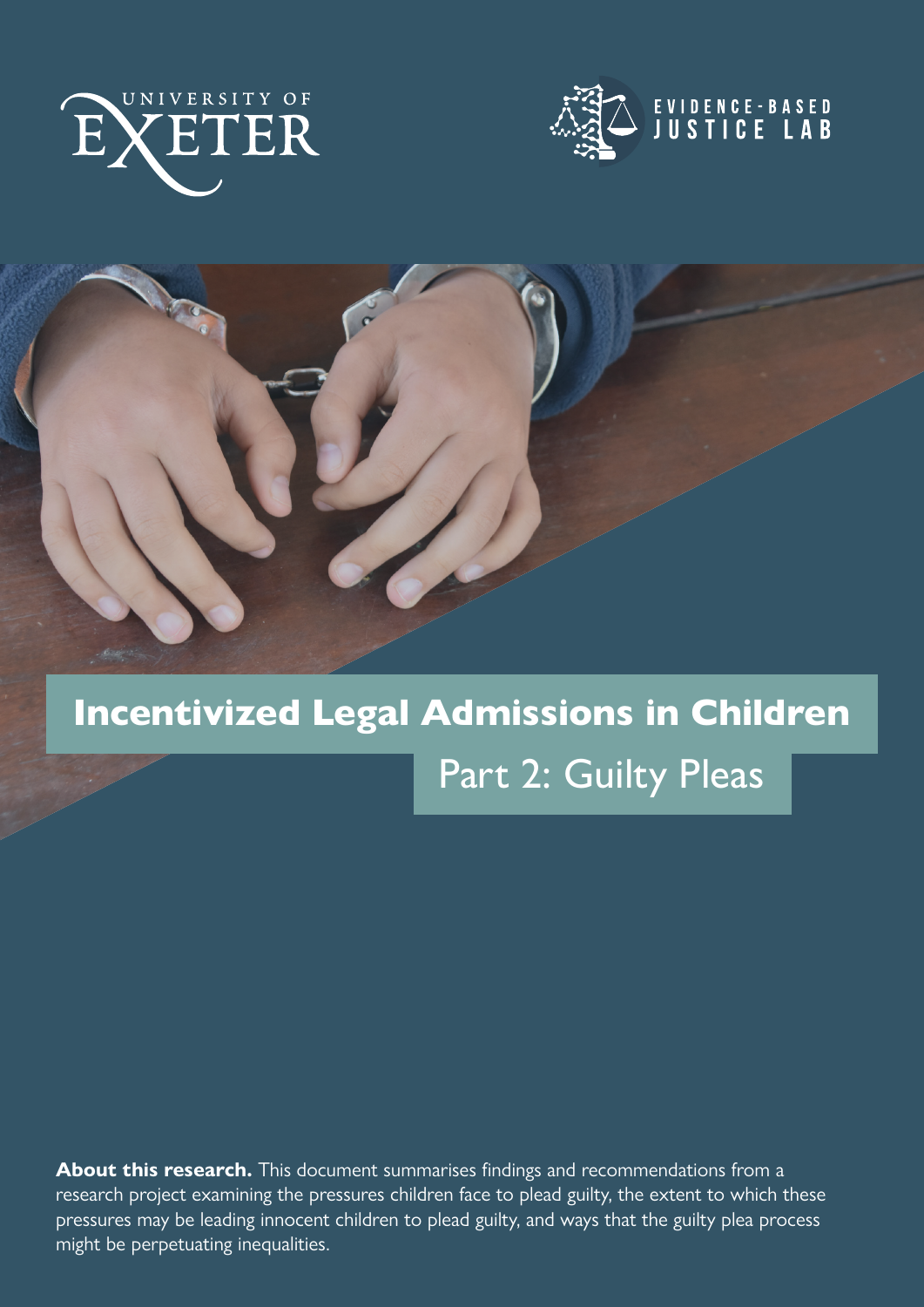## Key Findings

### Introduction

Children are incentivized to plead guilty when accused of a criminal offence. In this context, decisions to plead guilty can be complex, and involve a range of considerations other than factual guilt. Children may be particularly susceptible to pleading guilty when innocent, or to plea decision-making lacking informed consent. This research examines guilty plea decisions in children.

- Online surveys completed by and follow-up roundtable discussions with thirty-three legal professionals, and
- Interviews with nineteen children who have pleaded guilty.

**Pressures including from fear of detention, time limits, the desire to avoid trial** and peers and family are key influences in children's plea decisions.

## Methodology

Data for this research was collected through:

■ Partly as a result of these pressures, innocent children are very likely to be pleading guilty.



*…for a lot of young defendants their fear is detention and therefore if they're in those types of cases where they are on the border where an early guilty plea will make the difference between detention and community disposal, they tend to just want to plead guilty.* **Barrister**

■ There is a risk that the guilty plea system is exacerbating inequalities. Children with behavioral and developmental disorders may be systematically pleading guilty more often than their peers regardless of factual guilt, and children from minority ethnic backgrounds may be systematically pleading guilty less often than white peers.

*…at the first appearance he said I want to plead guilty. 'Why do you want to plead guilty?', 'Cause I don't want to come back here. This is very stressful. This is very long.'*  **Defence Solicitor**

*I think the issue... the problem with the current system is… youth will plead guilty… when they are not guilty at all.* **Defence Solicitor**

*I still believe that I did not do the crime.* **Child who pleaded guilty**

There are significant potential deficits in legal representation of children, both in terms of the time that lawyers are able to spend with children prior to a plea decision being made and in terms of the lack of specialist training or experience in some lawyers representing children.

# Recommendations for Reform

- **Lawyers working with children should receive specialised training.**
- The sliding scale of sentence reductions for those who plead guilty needs to be more flexible for child defendants, recognising they may not be able to understand evidence so easily or make decisions so quickly.
- More needs to be done to make trials accessible for children, particularly those with enhanced vulnerabilities such as behavioral or developmental disorders.
- Children should not face a custodial sentence if convicted at trial but receive a community sentence if they plead guilty.
- Lawyers should have more time with children prior to court hearings.

*Youths with disorders may be keen to avoid having a trial as they may find court proceedings stressful….they may also find it difficult to understand legal concepts when deciding how to plead.* **Defence Solicitor**

*Children from minority groups often feel misunderstood or targeted so tend to plead not guilty.* **Defence Solicitor**

*It's very very difficult with children with behavioural or special educational needs. There is no point in saying to the usher 'look, I have to have more time', because they just won't allow you.* **Defence Solicitor**

*I think there's no denying there are difficulties with non-specialist youth court practitioners representing in youth courts, in my experience.* **Defence Solicitor**